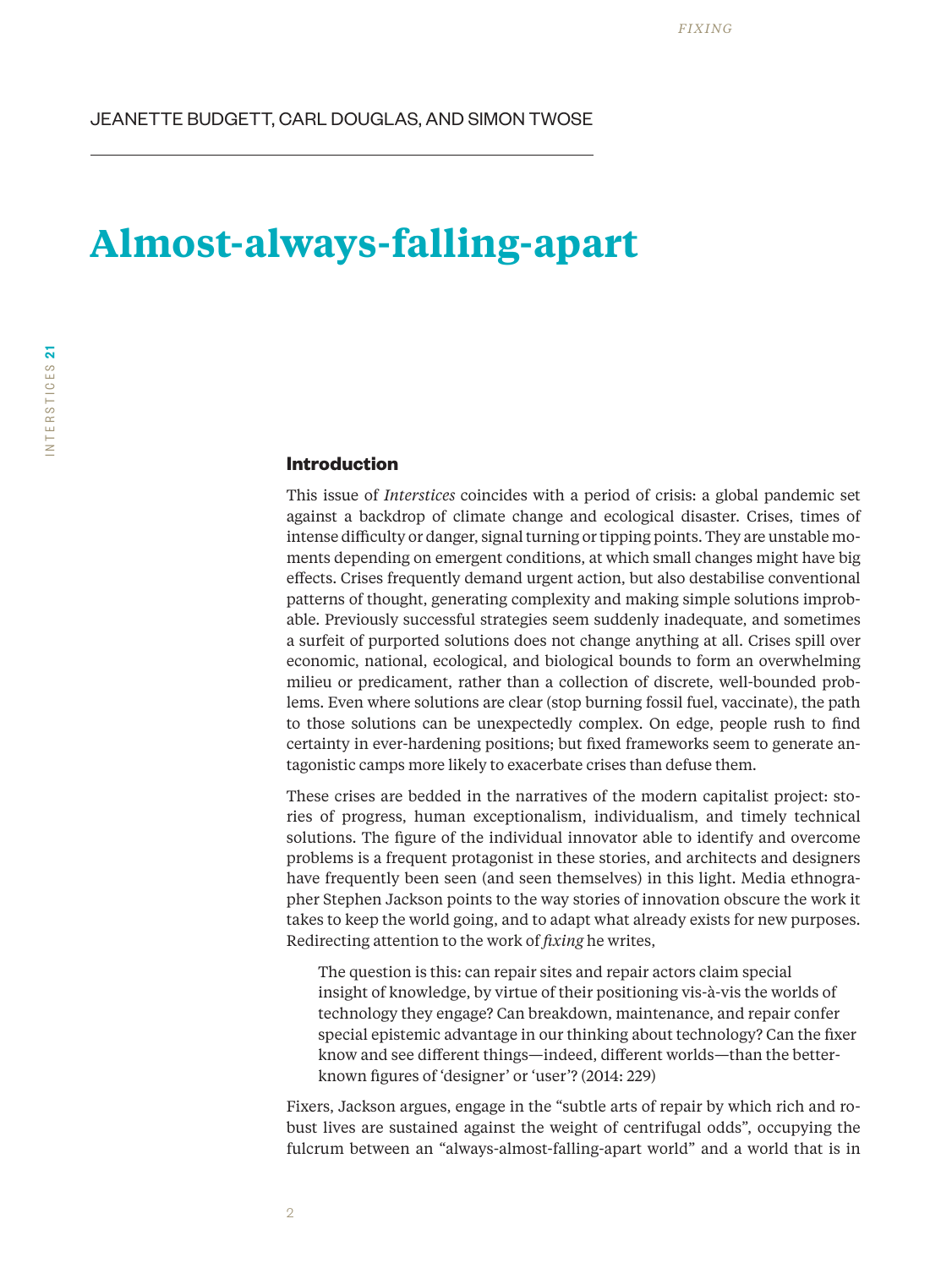a "constant process of fixing and creative invention, reconfiguring and reassembling" (222).

Arguably, architects and designers have tended to understand their primary work as *poiēsis*, "the activity in which a person brings something into being that did not exist before" (Polkinghorn, 2004: 115). But what might emerge from considering spatial and allied practices more akin to fixing, or as *sympoiēsis,*  "making-with… worlding-with, in company" (Haraway, 2016: 115). As Donna Haraway defines it, the term indicates more than merely cooperation or collaborative strategies. It points to an underlying reality in which humans, organisms, and all manner of non-human entities "compose and decompose each other, in every scale and register of time and stuff" (97). Haraway imagines *sympoiēsis* as akin to making string figures:

Playing games of string figures is about giving and receiving patterns, dropping threads and failing but sometimes finding something that works, something consequential and maybe even beautiful, that wasn't there before, of relaying connections that matter, of telling stories in hand upon hand, digit upon digit, attachment site upon attachment site, to craft conditions for finite flourishing on terra, on earth. String figures require holding still in order to receive and pass on (2016: 10).

In this issue of *Interstices,* we envision architecture and its related arts as the woven work of the fixer or sympoet. Facing our critical moment and drawing on the ambiguities of the verb 'to fix', we attend to works, spaces, and practices of composition and decomposition, reconfiguring and reassembling, improvising and empathising.

### **Architectural fixations and relations**

Fixing, in the sense of maintenance and care, shades into unfixing: times and places of ongoing relationship and *sympoiēsis*. Design often aims to fix, to produce something that corresponds to a predetermined outcome, to give matter to drawn lines. It also involves close collusion between human actors and nonhuman subject matter and design media, that inevitably throws spanners into the works, inflecting creative practices through an irrepressible, recalcitrant unfixing. What happens if architectural practice is refracted through the lens of fixing, unfixing, maintenance, and care? What new forms might architecture and its related arts take on? To what extent have these forms already existed, perhaps in minor or unrecognised ways?

Messy tangles and a world that is falling apart may seem inhospitable territory for architects, for whom fixing things in their proper place is a disciplinary priority. The question of how to fix things together into a greater whole is a fundamental architectural metaphor as well as a matter of practical concern. But this does not mean fixing is inflexible. On the contrary, through the concept of tectonics, fixing has also been advanced as a primary site of architectural meaning and play. In Marco Frascari's terms, the joint, "the fertile detail, is the place where both the construction and construing of architecture take place" (1984: 34). For Gottfried Semper, a critical figure in the European tradition of tectonics, architectural form derived not so much from the essential nature of materials, but from culturally freighted processes. He saw walls, for example, as fundamentally conditioned by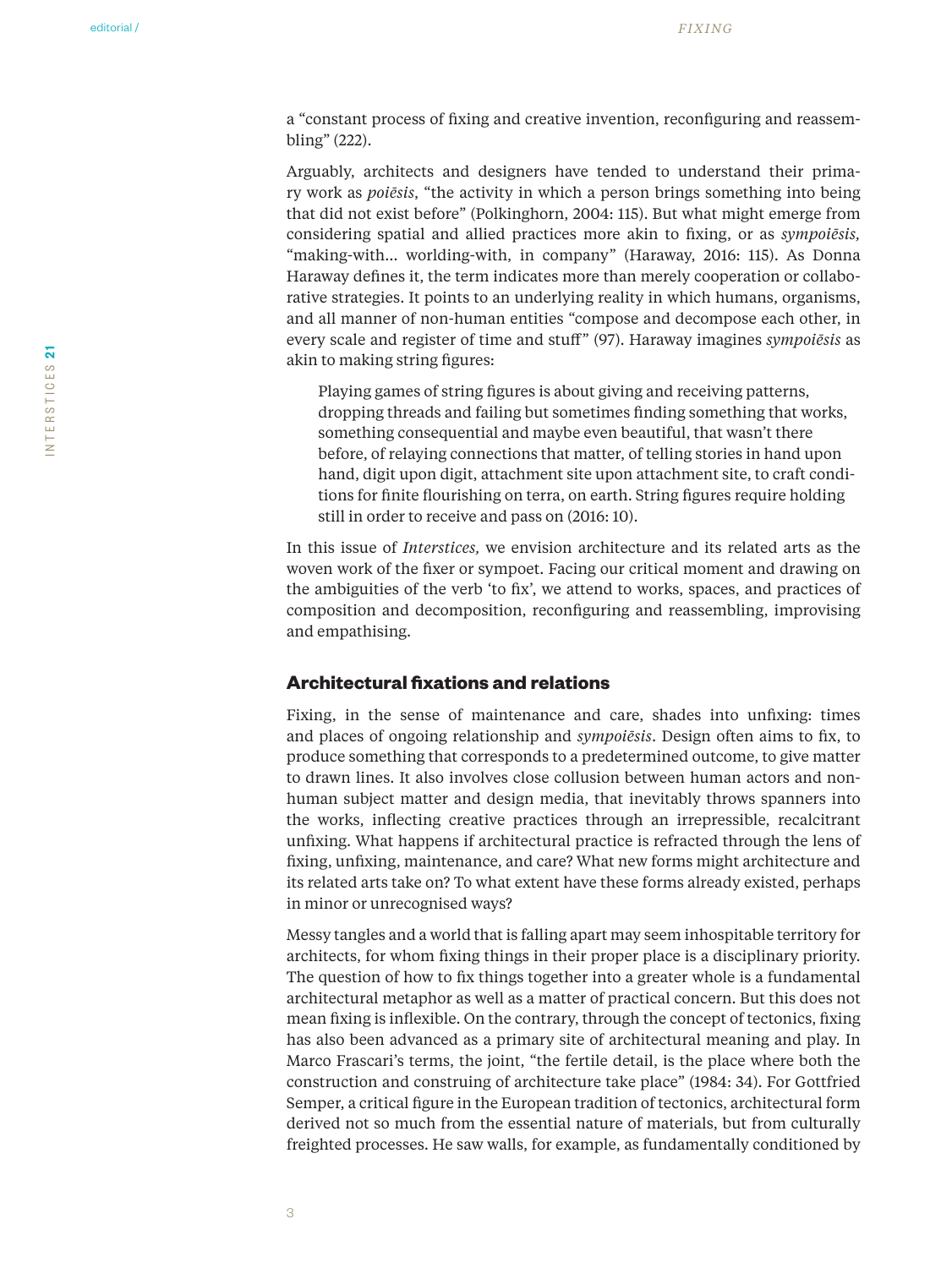the knotting and weaving of wickerwork and textiles, even long after new materials had been adopted. Joints, fixings, and surface details responded not only to the need for secure and reliable structures, but were woven into a network of meaning and construal.

The idea that architects might be concerned with configuring polysemic and multi-performative webs rather than locking things into inflexible frames also resonates with contemporary practices that see architecture not as discrete and autonomous, but continuously woven with social, ecological, cultural, and technical contexts. Such practices often look to other domains for methods, concepts, and tools, and the roles they take on can begin to look very different from that of the traditional architect. Lacaton and Vassal, winners of the 2021 Pritzker Prize, for example, in their famous response to a 1996 "embellishment plan" from the Bordeaux City Council, proposed "doing nothing" apart from replacing some gravel, introducing some traffic-calming measures, and instigating a more regular maintenance plan (Lacaton and Vassal, 1996). In a Semperian sense, this response could be seen as atectonic. By querying productivist assumptions, it also counters long-held architectural habit. Perhaps less might be enough, as Pier Vittorio Aureli has proposed (Aureli, 2013). As Robin Wilson puts it, "Their solution is to disperse investment rather than concentrate it into the manufacturing of a new object" (Wilson, 2013: 47). They do not propose an insertion into the context (as if the context were a socket shaped to receive the new), but a re-weaving of the existing threads of place.

While this approach may seem novel in the context of modern architectural practice, it has long been intrinsic in indigenous understandings of place. Māori architect Amanda Yates, for example, describes Māori spatial practice as working in "an ontological framework that attests to a multi-species lineage where earth, skies, rivers, and mountains, for example, have agency and importance as ancestral entities" (2019). Western theory, we might say, is only beginning to discover and take account of the holism of indigenous world-views in which the rich interconnectedness of all things, human and more-than-human, frames new forms of inquiry and creative work. Care and ethical responsibilities are not simply between individual human figures. When María Puig de la Bellacasa writes that "Care is a human trouble, but this does not make of care a humanonly matter" (2017: 2), we might remind ourselves that webs of emplaced care have a long history in the Pacific:

The Samoan motto for ethical behaviour, "Teu le vā" (to tend and care for the relationships), dictates the terms in this system of belonging, and thereby the construction of the individual. To participate in the system one has to engage and attend to relationships and connections" (Refiti, 2014: 111).

## **Speculative (un)fixing**

Creative practice is thought through making, and means becoming entangled with things to hand, be they exotic or mundane: pencil and paper, card, concrete, software, drone, or living matter. Creative acts are a complex interplay between the deliberate intentions of human authors (observing or determining form for instance), and the affordance and resistance offered by non-human agents. Engaging such things in *sympoiēsis* is necessarily an open-ended negotiation with results that are unpredictable, irresolute, and unfixed. In other words, it is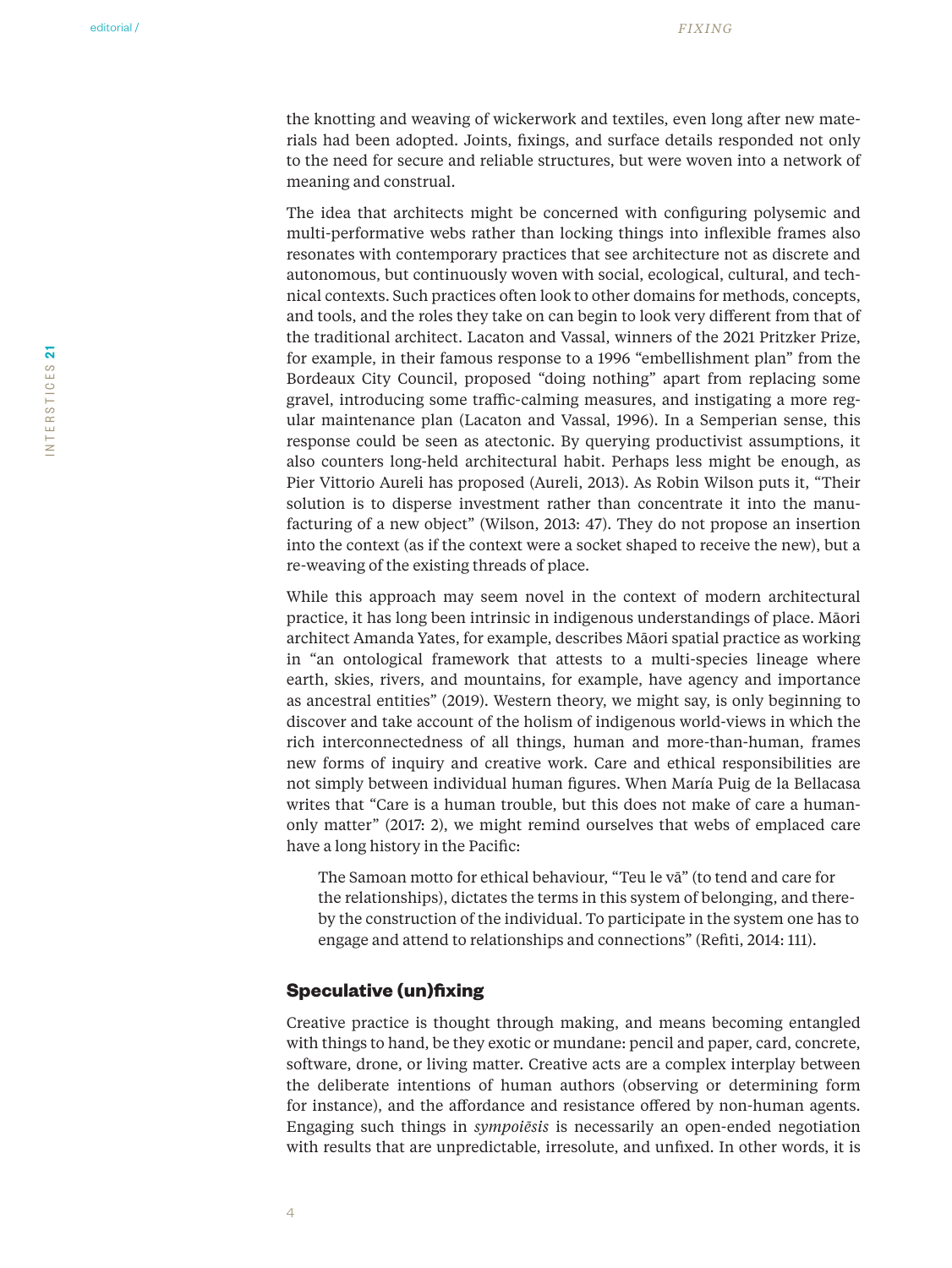speculative, oriented towards "the making of a difference, for diffraction rather than reflection of the same, for alternative investments in thinking the possible or the virtual" (Puig de la Bellacasa, 2017: 111).

Speculative practices may require us to perceive in new ways, and become sensitive to new registers of affect, perhaps "'barely perceptible micro-movements at the cusp of awareness …" in which the subject matter being drawn or designed "always remains at the edge of its own explicitness" (Artega, 2017: 259). Ross Jenner describes the way that, "In any form of making, the world is caught in the act of making itself, where the maker is an amazed observer/participant" (Jenner, 2013: 210). Makers are poised between melancholy and wonder, unfixed and decentred, surrounded by dynamic agencies that speak back to us in languages we can't pin down. This sense of being suspended or unmoored recalls art historian Susan Ballard's "space of appearances where it is possible to both grieve and look to the future" (2021: 63). Speculative architecture, ecological art, critical cartography, and other sympoiētic practices reflect their gaze through the eyes of another, making space through a kind of suturing, or drawing together. In doing so, they give us ways to explore intangible, ungraspable things that escape easy representation. Speculative practices are modes of research that pursue while maintaining uncertainty; following the "indeterminate flux of 'no-how' rather than 'the methodological steel tracks of know-how" (Maharaj, 2009: 3).

It is perhaps not a coincidence that many of the papers presented here engage with the unpalatable, the unpresentable, and the unavoidable. Waste, decay, death, dirt, erosion, dynamic and entropic processes significantly appear in what are seemingly unfixable and intractable contemporary problems: capitalist over-production and over-consumption, environmental degradation, class conflict, contesting cultural world views. By refusing to turn away from the uncomfortable and undesirable, not to afford oneself the comforting fiction of the *tabula rasa,* the *terra nullius,* or the autonomous field, these authors take up the subtle speculative arts of the fixer: pulling on threads, making use of unpromising materials, extending their ethical responsibilities, and finding new ways to weave a world.

#### **This issue's articles**

*Interstices 21* contains ten responses to this contemporary territory of fixing, ranging from critiques of our approach to waste to ficto-critical explorations of the politics of maintenance. We have not sought to homogenise these into a single position or argument, but have relished the way fixing as a theme slips through them in various forms. They expand fixing as a notion, burrow into its underpinning of repair, and turning it inside out, to encounter its obverse, the open vitality of (un)fixing. Initial forays into the topic were shared at an online workshop hosted by Victoria University on 14th August 2021. This day-long event brought together authors to review and discuss each other's papers, and was orchestrated and administered by Julia Gatley, Susan Hedges and Simon Twose. It was a globe-spanning, constructive, and reciprocal exchange, and we warmly thank all the participants. .

Luciano Brina's article twists fixing and unfixing together, presenting a speculative solution to global waste that disrupts our preconceptions about waste and its governance: it proposes the landscape of Russia's inner periphery become a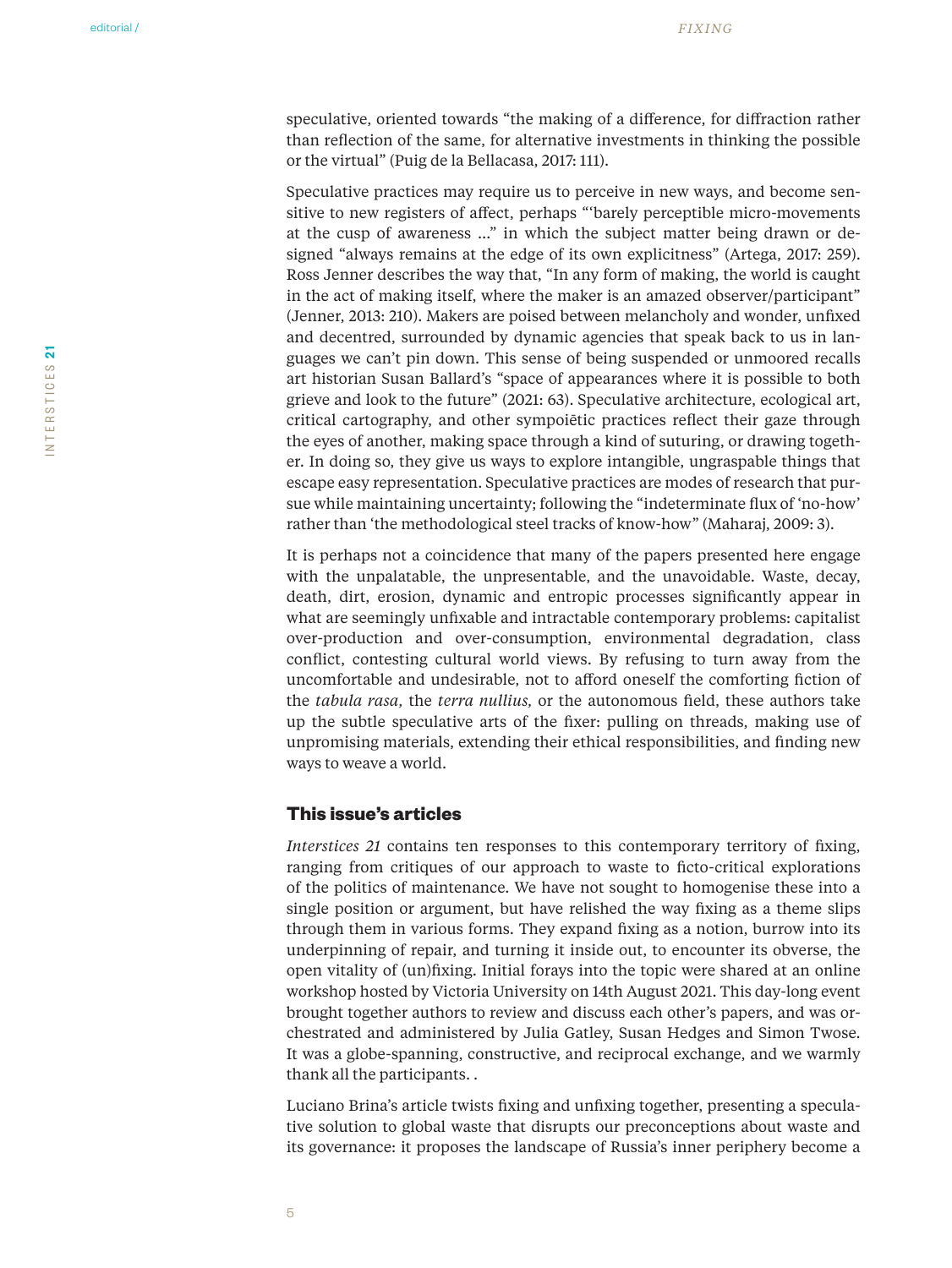vast 'waste sucker', storing the residue of globalised production. Through such a *pharmakon* landscape Russia acts as "an internationally-funded, planetary ecological donor". This is a confronting and enormous geodesign scenario in which waste is managed through "geo-bio-chemical governance", creating uninhabited zones of waste storage in the Siberian wilderness where carbon sequestration, rewilding of forests, harvesting of methane and heat are managed through a repurposing of Russia's military infrastructure, including its satellites and remote sensing capabilities. Brina's speculative scenario jolts understandings of waste so they begin to appear as a solution as well as a problem, a scenario in which "pollution and human exclusion equates to accelerated remediation".

Confrontations with waste are also presented by Jeanette Budgett, who looks to art for ways to shift our relation to matter out of place, the "inconvenient and relegated externalities of modern consumer society." Waste disposal landscapes, once regarded unproblematically as passive wastelands, demand new cultural and environmental considerations for their design. In *Dirt under our fingernails*, Budgett discusses a proposed new landfill site in Dome Valley, Auckland, crossing it with re-readings of works by Billy Apple, Mierles Laderman Ukeles, and Noel Lane "that made visible the matter, politics, and potential of overlooked residue." Their art practice critiques relations with waste and points to a parallel critique of how we manage and conceptualise waste in the landscape. Daylighting waste, rather than concealing it, may shift understandings from denial of accumulated residue, to waste being "reconceptualised as continuous with livelihoods, habitats and land".

The urgency of our impact on the land is also highlighted by Sibyl Bloomfield and Yue Yu, in their articulation of threats to coastal inundation through anthropogenic climate change. *From vulnerable to resilient* discusses a speculative project for Onehunga, Auckland, exploring ways that unfixing practices might enable a transition from vulnerable coastal settlement to a resilient, sustainable pairing of settlement and land. Learning from te ao Māori, Bloomfield and Yu present a proposition aiming to fix (in sense of repair) by unfixing, through dissolving property boundary lines that form an invisible network of barriers, with the ultimate aim of "re-establishing reciprocal relationships between communities and their environment".

Where Bloomfield and Yu speculate on ways to care for a landscape, through wider connections to social and cultural understandings, Verarisa Ujung describes the way that personal, cultural acts of care can constitute spaces in their own right. She gives an account of *mangokal holi,* a funerary ritual of Indonesia's indigenous Batak people, in which the bones of the dead are exhumed, washed, and carefully reinterred. Ujung sees this as boundary work that produces a social interior, a place of ethical and cultural obligations, embodied experience, and attachments. Her personal descriptions of the *mangokal holi* ritual map out a culturally rich interior space in which, "through caring touch that has filled my memory with depth, contour, and gesture, I share a space with my ancestors".

Julieanna Preston tackles themes of class, value, and care in a work of ficto-criticism. Exchanging the work of academic production for the labour of professional cleaner 'Maria' enables Preston to comment on capitalist transactional economies. Offering to perform Maria's job for a few days, Preston muses on the formal and material technique of sweeping, so-called menial labour, and socioeconomic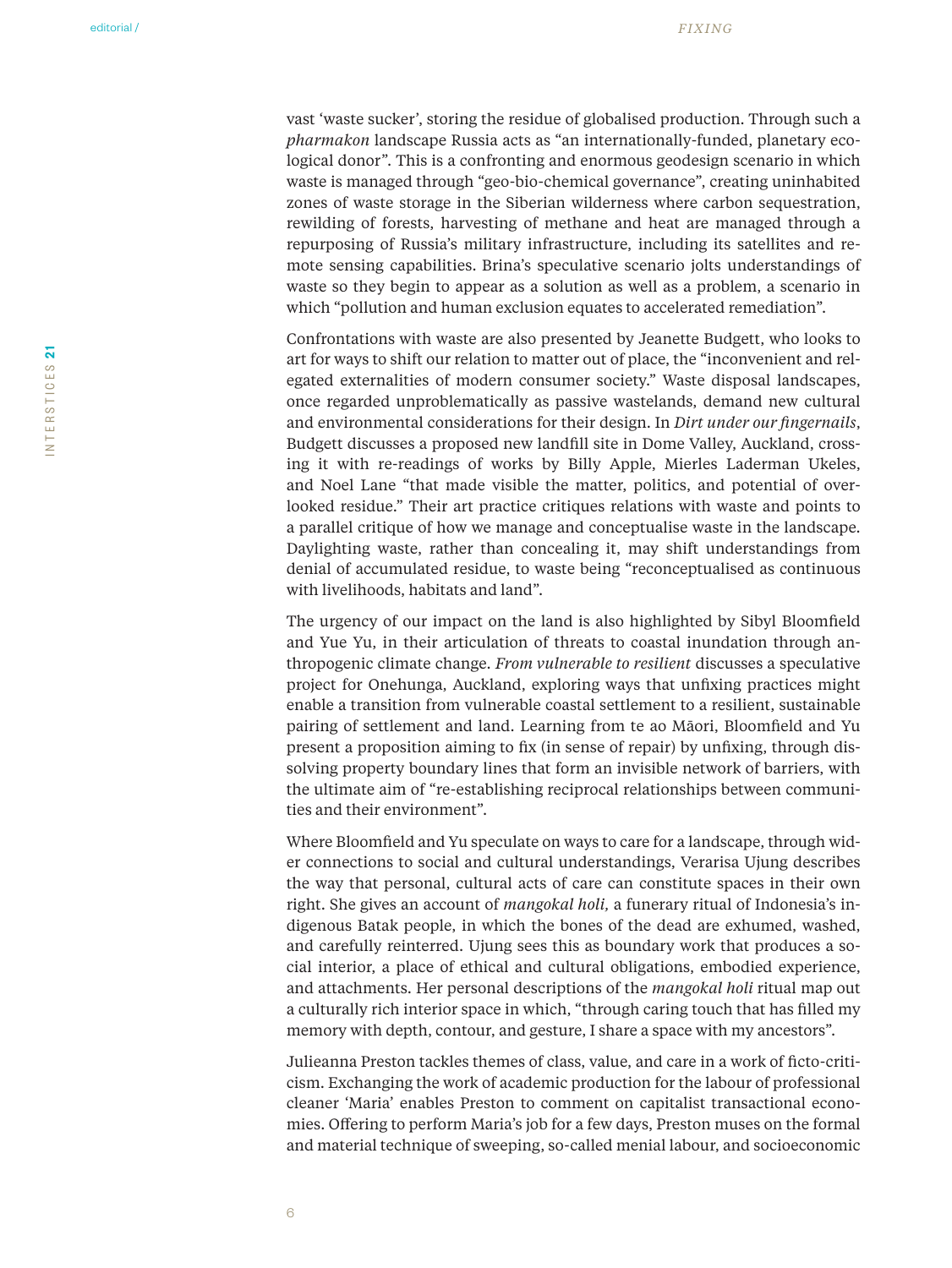class politics in the form of a series of personal letters. Preston performs the fictive Maria's cleaning, occupying her place as she dons the duster coat on the back of the cleaner's cupboard door. The epistolary narrative shifts become increasingly personal, signalling a (perhaps one-sided?) closing of social distance.

The intertwining of social, political, and material relations is given historical context by Carl Douglas in his examination of 19th century Parisian piles: literal piles of refuse that blocked the streets, a pile amassed by French Communards to cushion the fall of the monumental Vendôme Column, and metaphorical uses of piles and disordered matter. In *Politics of the pile* Douglas examines the complex slippage between the materiality of the mounds, the "sticks and manure, … heaps of meaningless consumer goods, impromptu barricades piled up in the streets", and political and social orders. He reveals complex connections between the shared imagination of matter and non-hierarchical political organisation. The pile becomes a metaphor for "cobbling together a new public world and catalysing new collective subjects".

The oscillating imagery of material, social, and political relations also appears in relation to 20th century industrial modernism. In *Parallax projections*, Michael Chapman and Timothy Burke make hybrid drawings of a ruined power station in Wangi, New South Wales, Australia. The drawings combine photographs, drone photogrammetry, and pencil-work that foregrounds the "holes left behind in the digital process". Chapman and Burke's work captures a building "torn between its presence as a highly functional machine of the future, and its ruin and obsolescence". The fixing priorities of architectural representation are destabilised in this project, with drawing becoming a way to chart the building's entropy, employing it as a lens to "reconstruct the history of the modernist project, its optimism, its pessimism, and its ultimate incompleteness."

Creative practice again opens up, critiques, and dismantles conventional modes of representation and understanding in a work of speculative cartography by Tamsin Salehian and Louisa King. In *Cartographies of care,* they project us into the remote, stony world of West Antarctica's dry McMurdo valleys. Their 'carefull' drawing deploys unconventional cartographic modes in performances of 'ecologic listening' (Puig) and 're-worlding' (Haraway), illuminating flourishing combinations of plant, rock, and weather in this distant place. Through urgent and affecting writing that draws on feminist cartography and ecology, *Cartographies of care* critiques both the troubling history of mapmaking in the Antarctic and proposes ecologically sensitive ways to apprehend the natural world.

On the other side of the world, images of the mountainous marble ranges of the Greek Attic landscape have been blended with idealised representations of Athens as the 'White City'. Chris French and Maria Mitsoula lead us up the marble Mt Pentelicon to the Aloula Open Air Museum of Quarrying Arts, "a site of un-fixing," where "city-landscape relations" are re-made. Eighteenth-century changes in visual perception saw the mountain quarries shift from a "working landscape visited as touristic attraction to an imaged landscape" exemplifying the emergence of what has been called the 'tourist gaze.' In *(Un)fixing Aloula*  French and Mitsoula propose that Aloula un-fixes such conventional tropes. They deploy Jane Hutton's notion of the reciprocal landscape to prehend the situation differently. Perhaps, they suggest, the agency of stone might precede imagery, and sympoiētic co-design might elude the 'fixing' of orthodox design methods.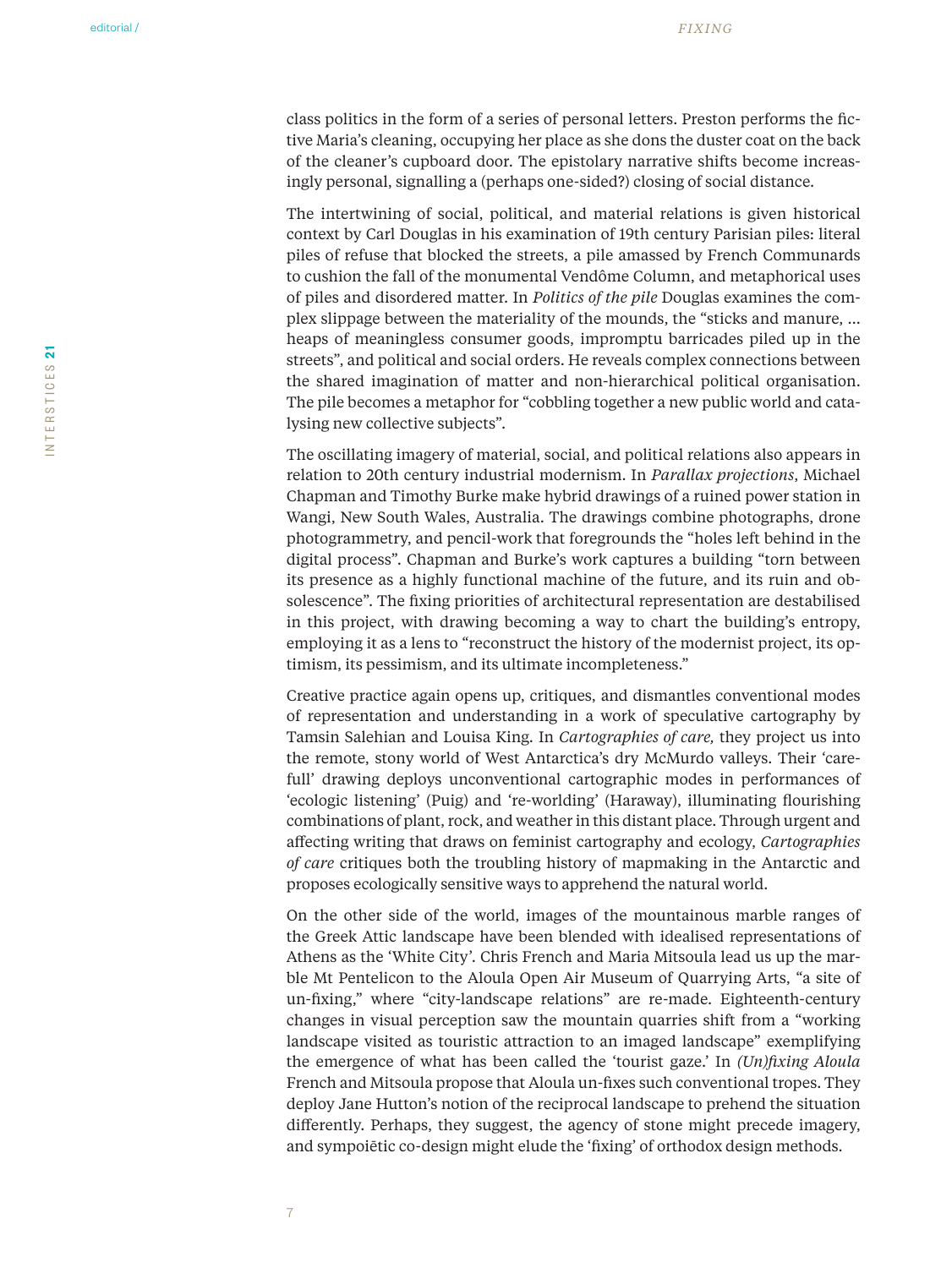The tools with which we might resist fixity of thought and conclusion are suggested by Simon Twose's proposition for the "open sketch". His collaborative creative practice with Jules Moloney, Lawrence Harvey, and Anastasia Globa explores phenomena that elude concision: unfathomably deep ocean trenches, seismic plate action, the engulfing unpredictability of bushfires. As Twose describes it, their practice "aims to extend gestural aspects of the sketch in response to the agency of matter, as a way of capturing unfixed, intangible presences between drawer, sketch medium, and imagined space." Immersive installations deploy multiple modes of making; casting, scanning, digital parametric procedures, VR, AR, and ambient sound tactics to make the resultant sketch-space "bodily appreciable" in what Twose calls "habitable drawings". The poetic force of architectural "sketch space", as a portal to the not-yet-fully-understood, leverages the sketch's agency for *sympoiētic* drawing of the irresolute, incomplete, and un-fixed.

In addition to discussions on fixing and (un)fixing, this issue also includes an interview by Julia Gatley with professor and emeritus dean of Columbia University, Mark Wigley; a review by Tim Nees of Aaron Paterson, Sarosh Mulla and Marian Macken's installation *Drawing Room*; and a selection of creative research projects from postgraduate students.

#### **Loose weaving**

Donna Haraway reminds us that "it matters what stories we tell to tell other stories with; it matters what knots knot knots" (Haraway, 2016: 12). In a similar vein, Shannon Mattern writes: "To study maintenance is itself an act of maintenance. To fill in the gaps in this literature, to draw connections among different disciplines, is an act of repair or, simply, of taking care—connecting threads, mending holes, amplifying quiet voices" (2018). Remaining open-minded and open-hearted seems more important than ever. Accordingly, the articles that comprise this issue are sensitive to the minor, irresolute, and under-recognised. It is not our aim to launch a polemic or frame a manifesto, merely to pull on threads that suggest new ways of practising architecture and its related arts.